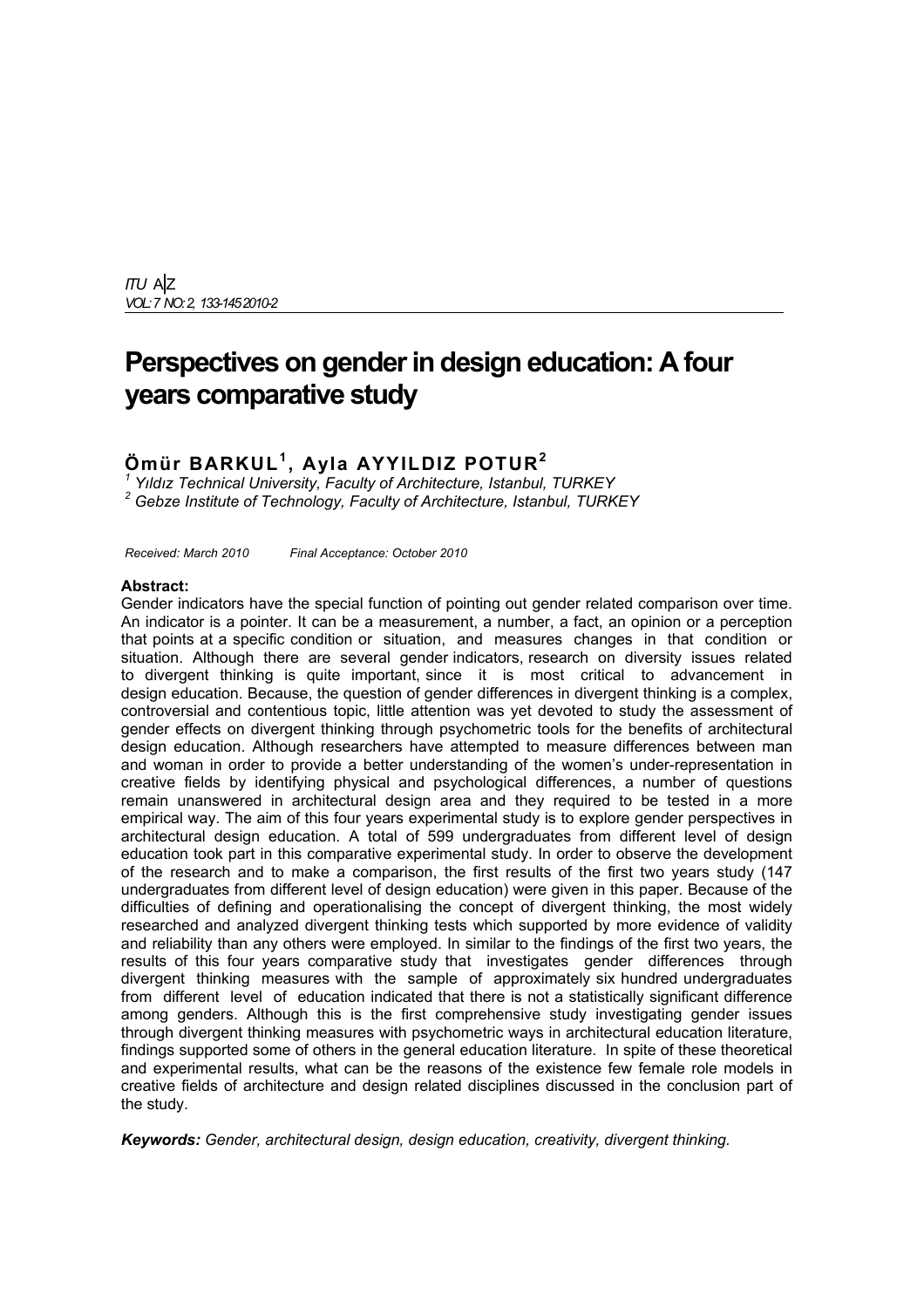# **1. Introduction**

Students generally have different backgrounds, different levels of motivation, different attitudes about teaching and learning, and different responses to specific classroom environments and instructional practices. They differ from one another in a wide variety of ways. Researchers have attempted to measure differences between man and woman in order to provide a better understanding of the women's under-representation in creative fields by identifying physical and psychological differences. Girls and woman remain substantially under-represented in mathematics, science, and technology in school and in the workplace. Although this problem is recognized, its complexity is widely underestimated and causes are not well understood. Most previous research has looked at single discipline areas and identified the gender dynamics in relation to one dominant disciplinary discourse. There has been considerable debate about science and technology, but the design area is relatively neglected. (Clegg and Mayfield, 1999; Clegg *et al.*, 1999) For this reason, before the discussion on this experimental study based on design education, in the theoretical construction, gender diversity issues related to creative thinking research will be discussed in general manner.

# **2. Theoretical framework**

There are several gender indicators in education. However, research on diversity issues related to creative thinking is quite important, since it is most critical to human advancement in science, art and technology. Creativity is defined as the ability to produce as many novel and appropriate alternative solutions as possible for an "ill-defined problem" in a limited time (Malaga, 2000). It can be described as a multifaceted phenomenon, derived from the interaction of four major elements: person, process, product, and environment. Creativity is beneficial for individuals as well as institutions and societies since it is linked with productivity and adaptability. Some researchers claim that creativity seems to be the most mysterious and critical human trait necessary for the advancement of humanity (Matud *et al*., 2007). It is an original cognitive ability and problem solving process which enables individuals to use their intelligence in a way that is unique and directed toward coming up with a product.

Creative thinking ability is a necessity for all spheres of life. Its emergence, development, and continuity vary from person to person. (Cubukcu and Eksioglu, 2009). It can be influenced by many factors, such as biology, personality and motivation. "Creative thinking" also includes extrinsic influences; such as cultural, social and environmental influences. Past studies on creativity have mainly focused on the relation of creativity to different concepts. Examples include the association of creativity to IQ, intrinsic motivation, problem finding ability, openness to experience, academic achievement, and etc. (Wu, *et al.*, 2005). Therefore, "creativity" can be operationalized multidimensional several measures. In spite of existence of various variables, this study will focus on "divergent thinking measures" that can be considered as major component of creativity.

# **2.1. Gender**

Gender is the wide set of characteristics that are seen to distinguish between male and female. A gender difference is a distinction of biological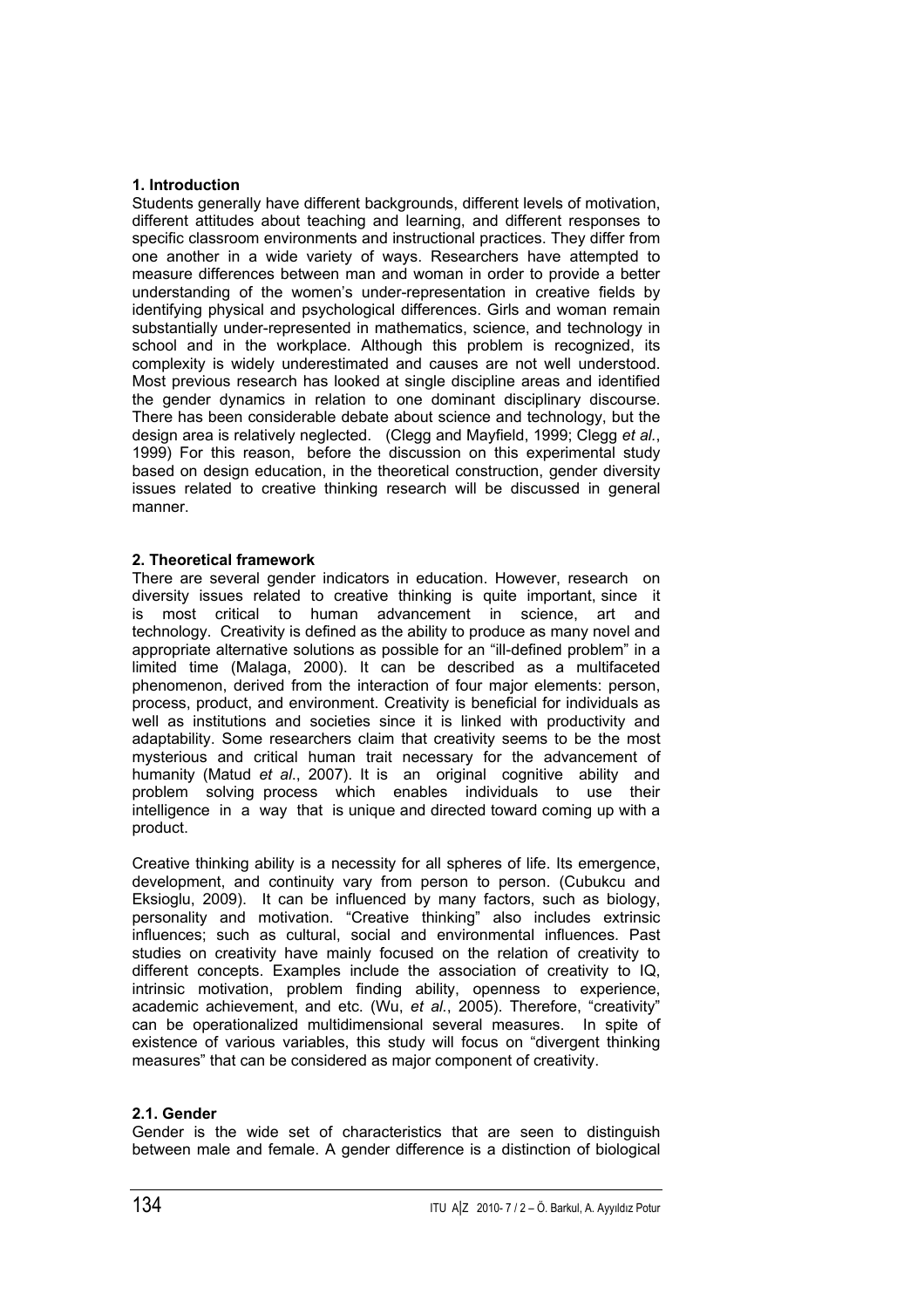and / or physiological characteristics typically associated with either males or females of a species in general. Women and men differ not only in physical attributes and reproductive function but also in the way in which they solve cognitive problems. While the social sciences and gender studies approach gender as a social construct, the natural sciences, regard biological and behavioural differences in males and females as influencing the development of gender in humans; both inform debate about how far biological differences influence gender identity formation (Sterling, 1992). On the other hand, in some gender studies, the term "gender" is used to refer to the social and cultural constructions of masculinities and femininities (Garrett, 1992).

According to researches studying hormones and biological dissimilarities, men and women experience the world differently based upon hormones. The bulk of the evidence suggests, however, that the effects of hormones on brain organization occur so early in life that from the start the environment is acting on differently wired brains in girls and boys. Behavioural, neurological and endocrinologic studies have elucidated the processes giving rise to gender differences in the brain. According to some recent studies male and female brains may be differently structured with the two cerebral hemispheres. Such studies indicate that the left half of the brain in most people critical for speech, the right for certain perceptual and spatial functions. It is widely assumed by many researchers studying gender differences that the two hemispheres are more asymmetrically organized for speech and spatial functions in men than in women. However corpus callosum, an area called the splenium, was larger in women than in men. The view that a male brain is functionally more asymmetric than a female brain is long-standing (Kimura 1992). In the brain, "gray matter" is used for information processing, while "white matter" consists of the connections between processing centres. According to researches using brain mapping, that men have more than six times the amount of grey matter than women, and women have nearly ten times the amount of white matter than men (Haier*, et al*., 2004). Despite these scientific proofs related with biological differences, there still remains no clear relationship between physical brain measurement and functional capacity. A consensus has existed that there are no gender differences in overall general intelligence (Anderson, 2004). Men and women apparently achieve similar IQ results with different brain regions. Findings of "no gender difference in intelligence" have since been replicated many times on different standardization samples with different test batteries.

Thus, it can be indicated that, the major gender differences in intellectual function seem to lie in patterns of ability rather than in overall level of intelligence (IQ). Females are often found to average higher on some tests of memory, verbal ability, and motor coordination within personal space. Women show greater proficiency and reliance on distinctive landmarks for navigation while males rely on an overall mental map. Some researches have also demonstrated statistically significant medium and short term memory advantages in women (Lynn and Irwing, 2004). On the other hand, large differences favouring males are found in performance on visual-spatial, mental rotation and spatio-temporal tasks. Males are often observed to average higher scores on some tests of spatial ability, mathematical reasoning, and targeting. But all differences related to cognitive ability between female and male disappeared over time. Although

Perspectives on gender in design education: A four years comparative study135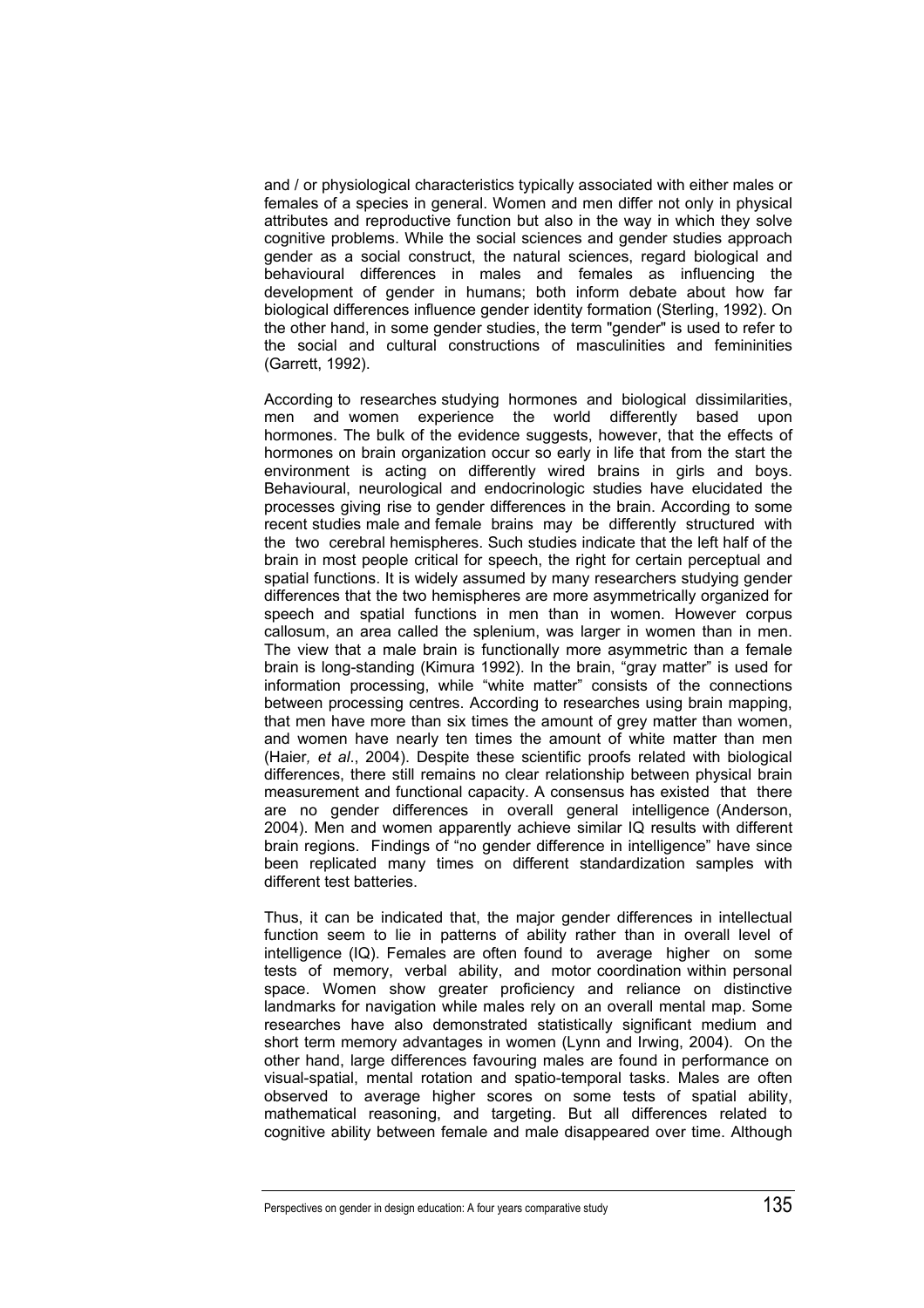women and men have different biological attributes, the scientific consensus held that gender plays no role in intelligence and cognitive abilities.

# **2.2. Guilford's structure of intellect model: Convergent thinking divergent thinking**

The notions of convergent and divergent production have a long history in creativity research. According to literature, there are two main styles in creative thinking: convergent thinking and divergent thinking. They were assumed to be part of the Structure of Intellect model (Guilford, 1967). The key distinction between the two classes is that convergent thinking operates in the knowledge domain, whereas divergent thinking operates in the concept domain. Creativity is thus seen as a series of continuous transformations from the concept domain to the knowledge domain. Effective inquiry in creative thinking includes both a convergent component of building up to asking deep reasoning questions by systematically asking lower-level, convergent questions, and a divergent component in which generative questions are asked to create the concepts on which the convergent component can act. A specific answer or a specific set of answers exists for a given question. Generally, the questioner attempts to converge on and reveal "facts". So, answers to converging questions are expected to be hold "truth value", that is, to be verifiable. (Dym, *et al*., 2005). Convergent thinking emphasizes speed, accuracy, logic, and the like, and focuses on accumulating information, recognizing the familiar, reapplying set techniques, and preserving the already known. Questions that are asked for fostering creative thinking, however, often oprerate under a diametrically opposite premise: for any given question, there exist multiple alternative known answers, regardless of being true or false, as well as multiple unknown possible answers. The questioner intends to disclose the alternative known answers and do generate the unknown possible ones. Such questions are characteristic of divergent thinking, where the questioner attempts to diverge from facts to the possibilities that can be created from them (Dym, *et al*., 2005). Although for fostering creative thinking, integrating divergent / convergent patterns of thinking styles is effective, divergent part of the whole is more influential. Most researchers consider divergent thinking and flexibility of thought as central to the act of generating a creative product (Russ, 2002). In this context, divergent thinking can be discussed as major component of creativity. That is the reason why "divergent thinking" with "its five characteristics" is selected as an effective measure of creativity for this comparative gender research.

# **2.3. Under-representation of girls and woman in creative fields and design related disciplines**

The question of gender differences in creative thinking is a complex, controversial and contentious topic. Research examining differences between men and women regarding creativity has tended to focus on differences between the genders in creative output and has been aimed at identifying which gender is more creative. Results of these investigations have been inconsistent and inclusive (Keller *et al*., 2007). There is little evidence of significant gender differences, and when such differences are found, there is no consistency regarding which groups out-perform which others (Ai, 1999; Kaufman *et al.,* 2010). Some researchers found no statistically significant gender differences and others found gender differences, sometimes favouring women and sometimes favouring men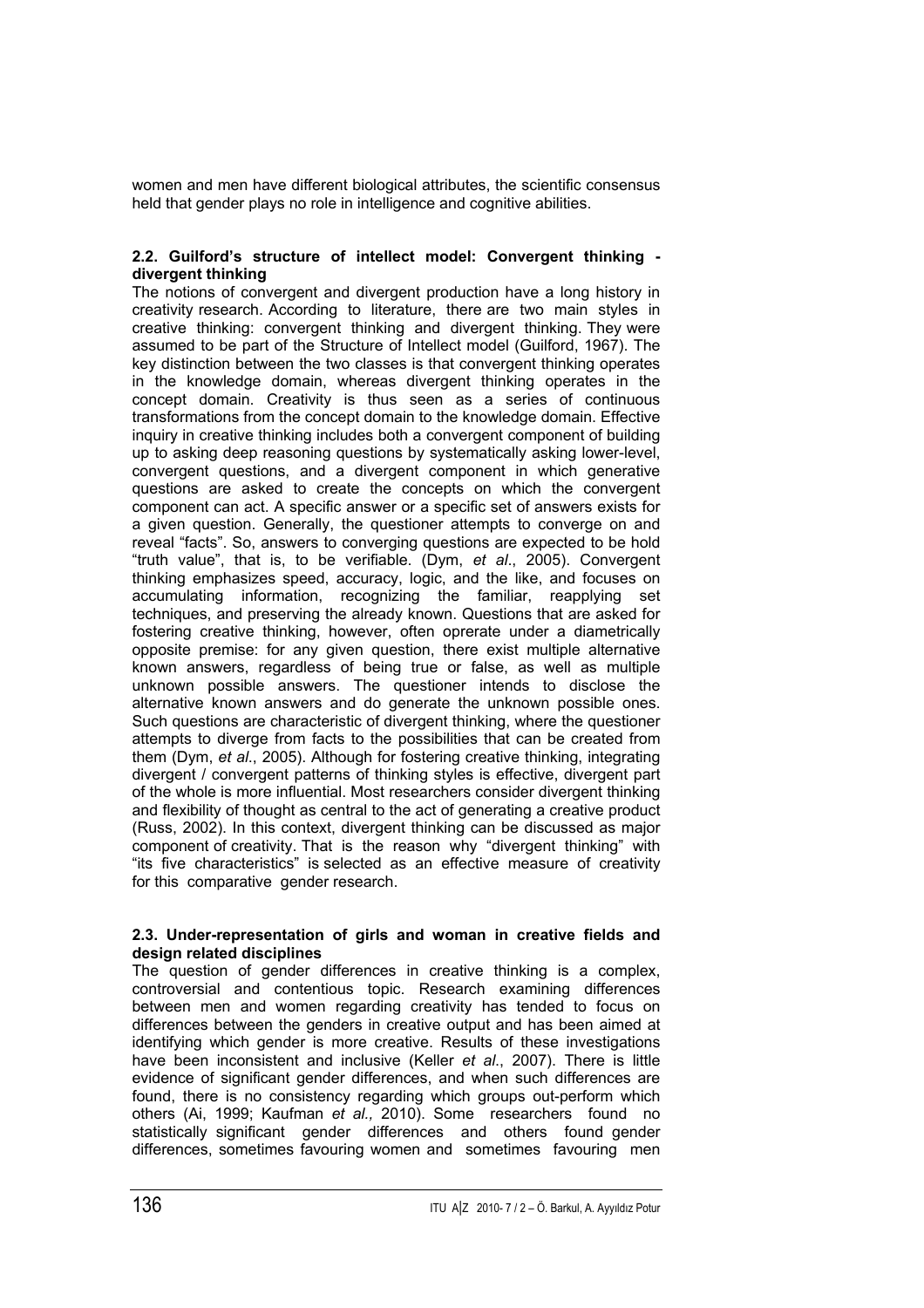(Baer and Kaufman, 2008). In some studies, men scored higher on the figural items in general creative thinking measures and women scored higher on the verbal items. In other studies, the opposite pattern was reported (Chan *et al*., 2001; Hong and Milgram 2010). Baer (1999) reviewed more than 80 studies that compared the scores for divergent thinking for women and men and found that in half of the studies there was no difference, while in about two-thirds of the remaining studies, women or girls scored higher, and in the other third, the men or boys scored higher (Matud, *et al.,* 2007).

Although there are no gender differences in general intelligence and divergent thinking ability, girls and woman remain substantially underrepresented in creative fields related to design, science and technology. Females less often study physical sciences, engineering, computer studies and allied fields at every level of education. They are not only underrepresented in a majority of high status professions, but also in such creative areas as music, visual arts and design related disciplines. There are relatively few female role models in creative fields. A great deal of recent scholarship has focused on the fact that the myth of women's lack of creativity is in large part due to the fact that women's creative contributions have not been recorded (Eisler and Montuori, 2007). Research studies in this area have often been either very limited in their focus or quite speculative (and sometimes polemical) in their approach. Torrance (1983) noted that, "The history of human creativity includes few women". With women's under-representation in written history and as participants in studies of extraordinary creativity, it's not surprising that theories from this field tend to neglect women's creativity throughout their life-span. Until recently, discourse about creativity has been almost exclusively by and about one gender: "the male". The justification, when offered, was simply that men are more creative, as evidenced by the fact that the vast majority of important writers, artists, scientists, and inventors have been male (Eisler and Montuori, 2007). There is evidence of gender differences in creative accomplishment, particularly at the highest level, since there have been more geniuses and distinguished men in the science, art, design and technical development than women. In view of the fact that most of the research on creativity has been focused on men, little is known about creative women (Reiss, 2002).

The question is why? Why are women dropping out of the creative issue? It's one scholar has been asking for decades and clearly no consensus has been reached. Researchers have attempted to account for women's under-representation in creative areas by identifying physical and psychological differences, investigating gender roles and stereotypes, and examining the differences in the ways men and women are socialized and how those differences influence both behaviour and career choice. Understanding of creativity in women requires attention to the social world, to individual differences in motivation, and to changes in society over time (Helson, 1990). Both the socialization process and assimilation of the culturally defined gender role schema can also have a critical impact on career decisions.

A gender role is a theoretical construct in the social sciences and humanities that refers to a set of social and behavioural norms that, within a specific culture, are widely considered to be socially appropriate for individuals of a specific gender. Categorizing males and females into social roles creates

Perspectives on gender in design education: A four years comparative study137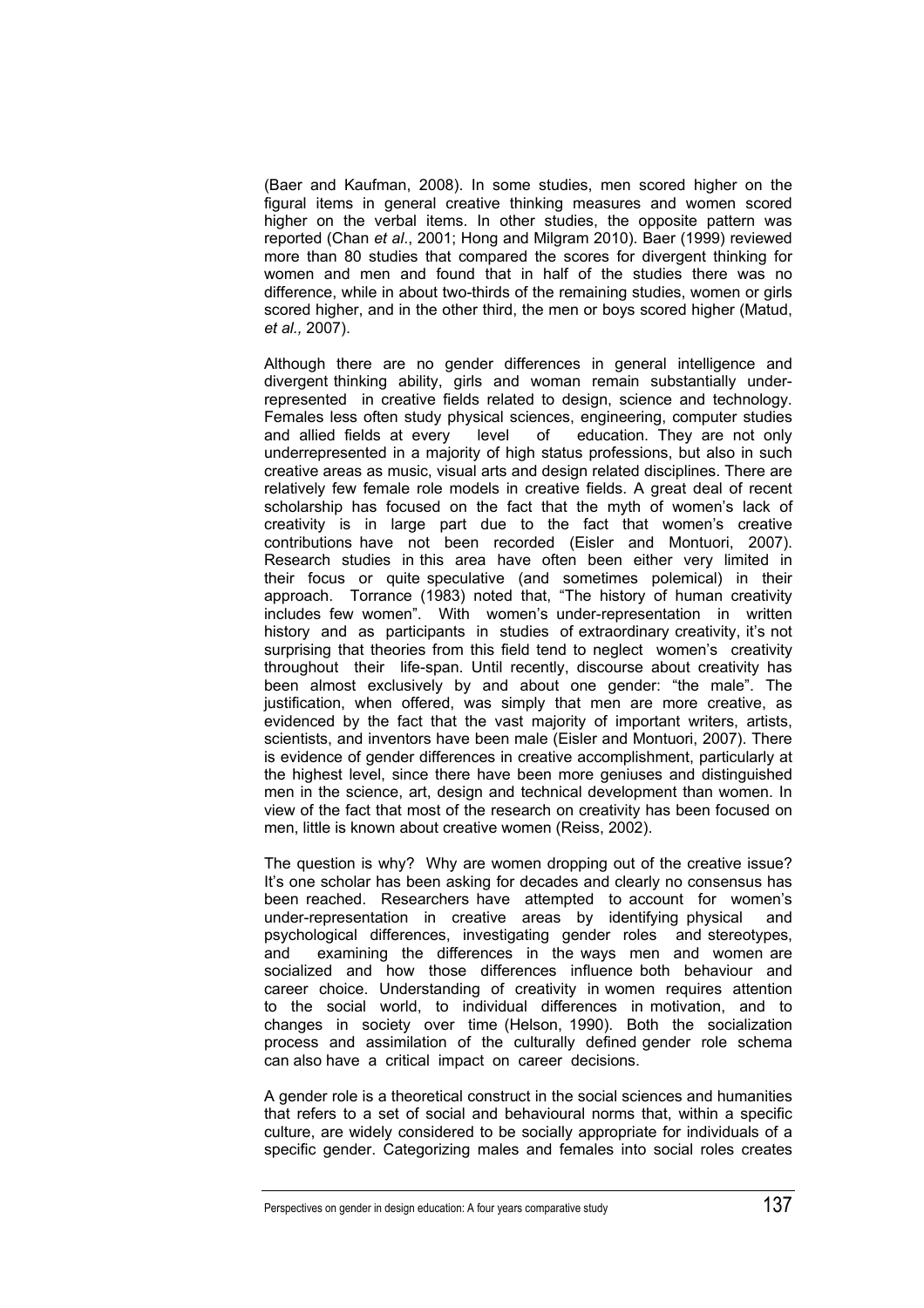binaries, in which individuals feel they have to be at one end of a linear spectrum and must identify themselves as man or woman. Globally, communities interpret biological differences between men and women to create a set of social expectations that define the behaviours that are "appropriate" for men and women and determine women's and men's different access to rights, resources and power in society (Galdas, *et al*. 2010). Although the specific nature and degree of these differences vary from one society to the next, they typically favour men, creating an imbalance in power and gender inequalities in most countries.

The traditional gender roles discourages women from taking an interest in science and applied design related fields. The culture tends to undermine the confidence of women in their ability to compete in creative fields. Literature on men's and women's gender identity development provides evidence of the cultural association of physical science and scientific ways of thinking (reasoning, facts, objectivity) with males and masculinity. On the other hand, feelings, values, and subjectivity are associated with females and femininity. A related consequence of the stereotypical dominator "masculine" and "feminine" socialization is that men have been taught to define their identity in terms of domination and control. Men were more likely to discuss and be attracted to the hands on possibilities (building, trying out ideas in the real world). Although woman were more likely to discuss and be attracted to linking theory and practice about the subject of designing and creating, there are relatively few female role models in creative fields and design related disciplines. Some theorists have explained this phenomenon with the idea of "dependency". According to this view, "women are not trained for freedom at all, but for its categorical opposite, dependency". In fields in which men have predominated, as in the sciences and many of the arts, it has been argued that the relative paucity of women's accomplishments is due entirely to societal constraints. According to gender analyses, modern time's criticism produces a social system that is functioned to suppress, control and exclude women historically. Still, there are enormous obstacles in women's way, obstacles that relate to the very essence of what in dominator systems is considered "masculine" and "feminine" (Eisler and Montuori 2007),

# **3. Empirical study**

# **3.1. Sampling and procedure**

A total of 599 undergraduates from different level of architectural design education took part in this four years comparative study. The sample group consisted of 372 females and 227 males. In order to observe the development of the research and to make a comparison, the first results of the first two years study (Potur and Barkul, 2009) with the sample of 147 undergraduates (88 females and 59 males) from different level of design education were given in the tables.

In this case, SPSS (statistical package for the social sciences) automatically calculated the required formulas and "separate variance estimate" was measured. So, in order to equalize samples, reducing female participant size was not required in this research. The aim of this empirical study is to investigate gender bias in design education through divergent thinking measures that are "fluency", "originality", "abstractness of titles", "elaboration", "resistance to premature closure" as stated in the Structure-of-Intellect model of Guilford. In order to reach more reliable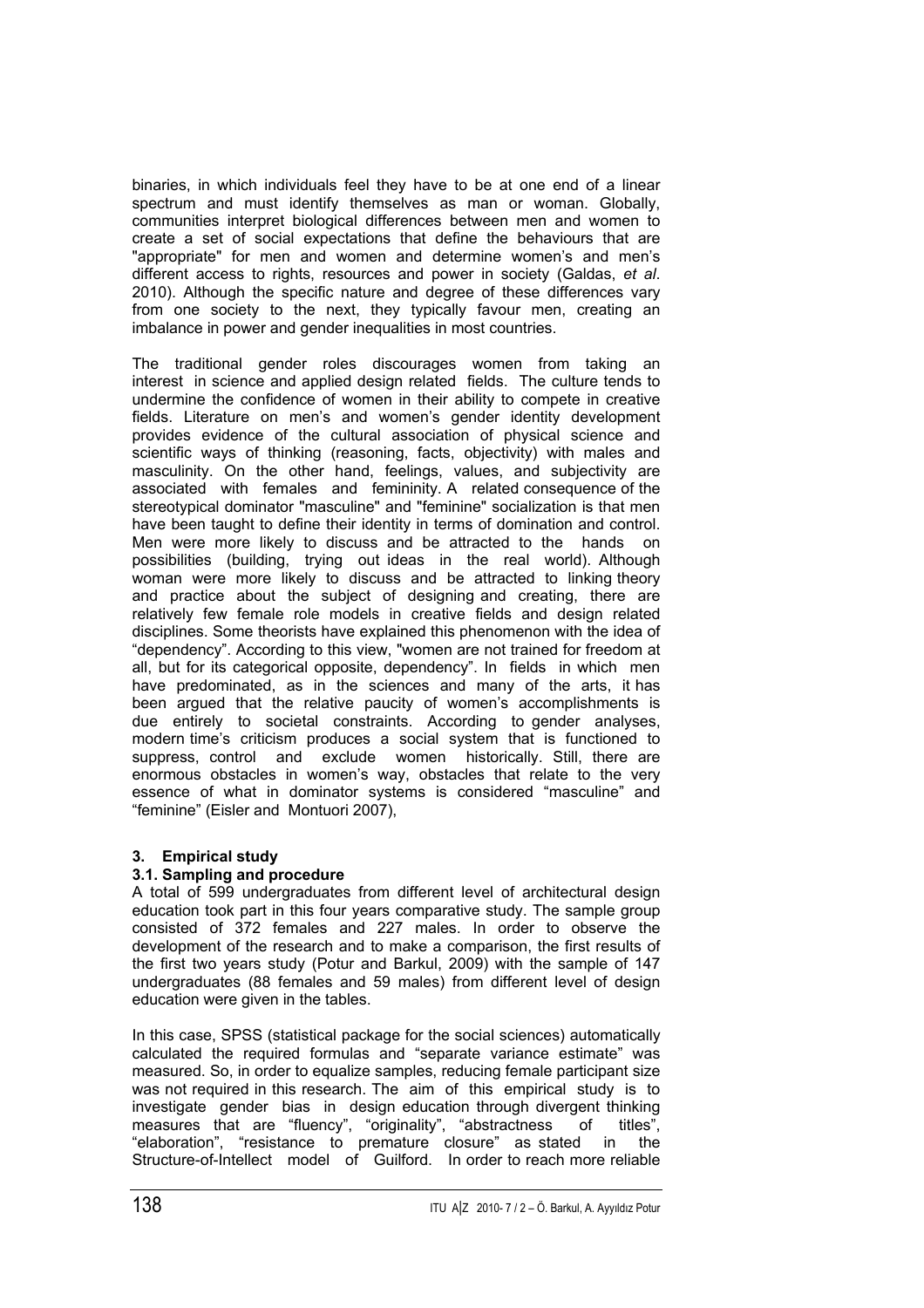and valid findings and to expand sample size the comprehensive research lasted four years. In these four years the sample size was increased in order to make the hypothesis test more sensitive.

#### **3.2. Data collection tools**

Creativity may be just one facet of overall human cognitive and affective development of which various components can be measured by different methods at various stages of growth. Because of the difficulties of defining the concept of divergent thinking and creativity, the most widely researched and analyzed creative thinking tests which supported by more evidence of validity than any others were employed in this study. As mentioned earlier, Guilford developed a formulation of creativity by distinguishing between convergent and divergent. Generally divergent thinking tasks were used for the measurement of creativity. They were essentially based on the open-ended, multiple-solution format. During the late '50s and into the mid '60s Torrance developed a standardized test to measure creative thinking along divergent thinking dimensions. The Torrance Tests of Creative Thinking (TTCT) has been the most widely used and referenced divergent thinking task. In TTCT creativity test, creative thinking abilities is defined as "the constellation of generalized mental abilities" when creative achievement is practiced. Over the past 45 years, the battery has been used for several research purposes in many countries. Therefore, the reliability and validity of the battery have been studied continuously and thoroughly and generally have been very highly supported. Two decades of research establish the validity and reliability of the TTCT and demonstrate the appropriateness of including divergent measures in a multifaceted approach to assessing creativity. In TTCT, "creative thinking abilities" is defined as "the constellation of generalized mental abilities" when creative achievement is practiced. TTCT tests creativity using 5 normreferenced measures (fluency, originality, abstractness of titles, elaboration, and resistance to premature closure) and checklist of 13 criterion-referenced measures on creative strengths. TTCT is composed of figural and verbal portions. For the purpose of this research concerned with the designer creativity instead of verbal tasks, figural divergent thinking tasks which composed of three activities (Picture Construction, Picture Completion, Lines) were administered.

The figural TTCT is mainly composed of 3 activities: (1) activity that composes a drawing so that the given curved shape forms a portion of the entire drawing, (2) activity that completes a drawing with given imperfect figures, and (3) activity that makes as many drawings as possible with a set of two lines. Activities reflect personal inclination about respective



*Figure 1. Picture Construction (First activity)* 

characteristics of creative thinking (Torrance, 1990). Each activity designed to tap somewhat different features of creative functioning and each to be completed in less than ten minutes. In the first activity (Picture Construction), participants were given a coloured curved shape, and asked to think of a picture or an object, which they can draw with the shape as a part (Figure 1). They encouraged thinking of as original, a picture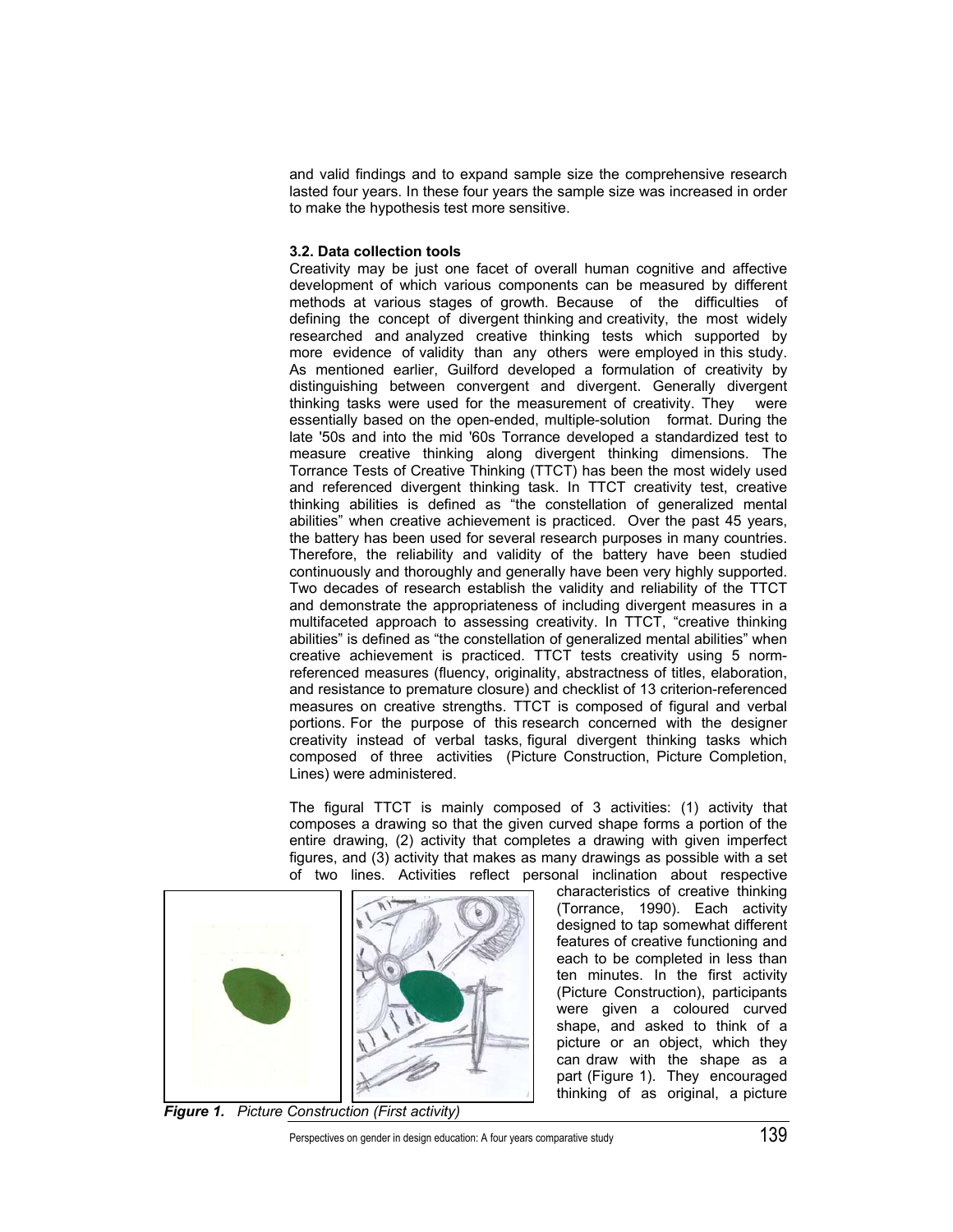or object as possible and keep adding new ideas to their first idea to make it tell as interesting and as exciting a story as they can. When they have completed their picture or object they have to think up a name or title for it. In the second activity (Picture Completion), participants were given incomplete figures to make and to name an object or a picture(Figure 2). They encouraged creating some objects that no one else could think of. In the last activity (Lines), participants were given three pages of lines which the subject is to use as a part of his or her picture (Figure 3). The pairs of straight lines should be the main part of whatever they make.

All participants were informed that the questionnaire was part of a research. Students were given detailed instructions on how to complete the booklet. Testing in large groups of combined classes is avoided. The maximum class size was 35. The psychological climate, both preceding and during the use of the tests, tried to be as comfortable and stimulating as possible. Both norm (fluency, originality, abstractness of titles, elaboration, resistance to premature closure) and criterion referenced measures were estimated by expert raters. The data were analyzed using the version of SPSS.

#### **3.3. Findings and discussion**  Interscorer correlation coefficients



*Figure 2. Picture completion (Second activity)*



*Figure 3. Lines (Third activity)*

for subscales were calculated. Cronbach alpha reliability scores of the both norm and criterion referenced dimensions of TTCT are quite satisfactory (Table 1). Pearson correlations among norm and criterion referenced measures were conducted. The highest correlation was noticed between the correlation on Figural Fluency (FF) and Figural Originality (FO) as 0.95. According to the findings, all correlations are significant at the 0.01 level (2-tailed). When the whole process was examined, the findings of the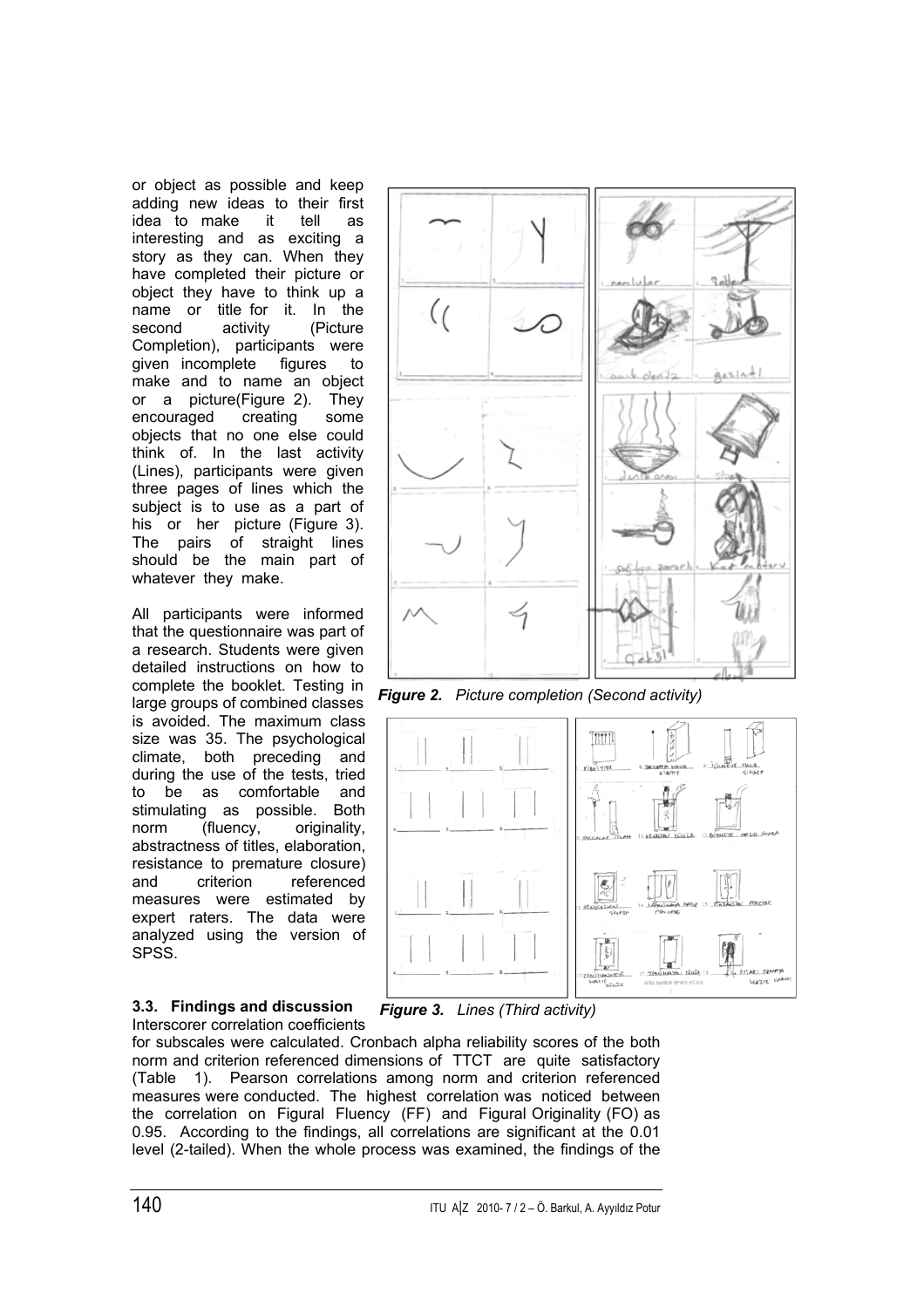first two years (Table 2) (Potur and Barkul, 2009) and the entire four years were similar to each other. But more comprehensive findings of four years based on the sample of approximately six hundred person were more reliable and valid with the statistical range of 0.01 level for all norm and criterion referenced dimensions. Although the first two years findings did not show any correlation between some dimensions such as resistance to closure – abstractness of titles and resistance to closure – creative index, statistically meaningful correlations were seen for the same sub scores of the entire four years. These results supported the past research in creativity literature that suggests TTCT is an extensive battery of divergent thinking tasks with highly reliable and valid determination.

| <b>Pearson Correlations</b> |            |          |         |         |      |  |  |  |
|-----------------------------|------------|----------|---------|---------|------|--|--|--|
|                             |            |          |         |         |      |  |  |  |
| Fluency                     |            |          |         |         |      |  |  |  |
| Originality                 | .95**      |          |         |         |      |  |  |  |
| Abstractness of             | $.47**$    | $,56***$ |         |         |      |  |  |  |
| Elaboration                 | $.86**$    | ,84**    | $,56**$ |         |      |  |  |  |
| Resistance to               | $.47**$    | .49**    | ,38**   | $,60**$ |      |  |  |  |
| Creative Index              | .65**      | .69**    | ,58**   | 79**    | 42** |  |  |  |
|                             | $*$ p<0.05 | **p<0.01 |         |         |      |  |  |  |

*Table1. Pearson correlations of the four years (the sample of 599 students)* 

|           |  | Table 2. Pearson Correlations of the first two years (the sample of 147 |  |  |  |  |  |
|-----------|--|-------------------------------------------------------------------------|--|--|--|--|--|
| students) |  |                                                                         |  |  |  |  |  |

| <b>Pearson Correlations</b> |               |                             |         |         |    |  |  |  |
|-----------------------------|---------------|-----------------------------|---------|---------|----|--|--|--|
|                             |               |                             |         |         |    |  |  |  |
| Fluency                     |               |                             |         |         |    |  |  |  |
| Originality                 | ,89**         |                             |         |         |    |  |  |  |
| Abstractness of             | $.31***$      | $.47**$                     |         |         |    |  |  |  |
| Elaboration                 | 64**          | ,62**                       | $,38**$ |         |    |  |  |  |
| Resistance to               | ,28**         | ,24**                       |         | $,43**$ |    |  |  |  |
| Creative Index              | ,55**         | .64**                       | ,59**   | ,59**   | 15 |  |  |  |
|                             | $*n < n$ $n5$ | $*n$ n $<$ n $\overline{1}$ |         |         |    |  |  |  |

\*p<0.05 \*\*p<0.01

A t-test was conducted with the four years' data in order to test the impacts of gender on creativity. There was not a significant difference among genders (Table 3). When the whole process was examined, the findings of the first two years (Table 4) and the entire four years were similar to each other. The findings of this comparative research not only strengthened the first two years findings but also supported the past research based on divergent thinking and gender perspectives. As mentioned earlier, inconsistent findings have been discovered on gender differences and creativity. With younger students prior to grade three, Tegano and Moran (1989) found a tendency for girls to score higher than boys. However, boys scored higher on originality in grade three. Warren and Luria (1972) found higher scores for girls in early adolescence on figural creativity. Lau and Li (1996) studied 633 Chinese students in grade five in Hong Kong. Among, students, boys were viewed to be more creative than girls. The results of Ruth and Birren's study (1985) showed that, the men performed better than the women on the two creativity tests in which answers pertaining to technical creativity were generated. Torrance (1983) found that gender differences in divergent thinking ability have changed over time. In the 1950's and 1960's boys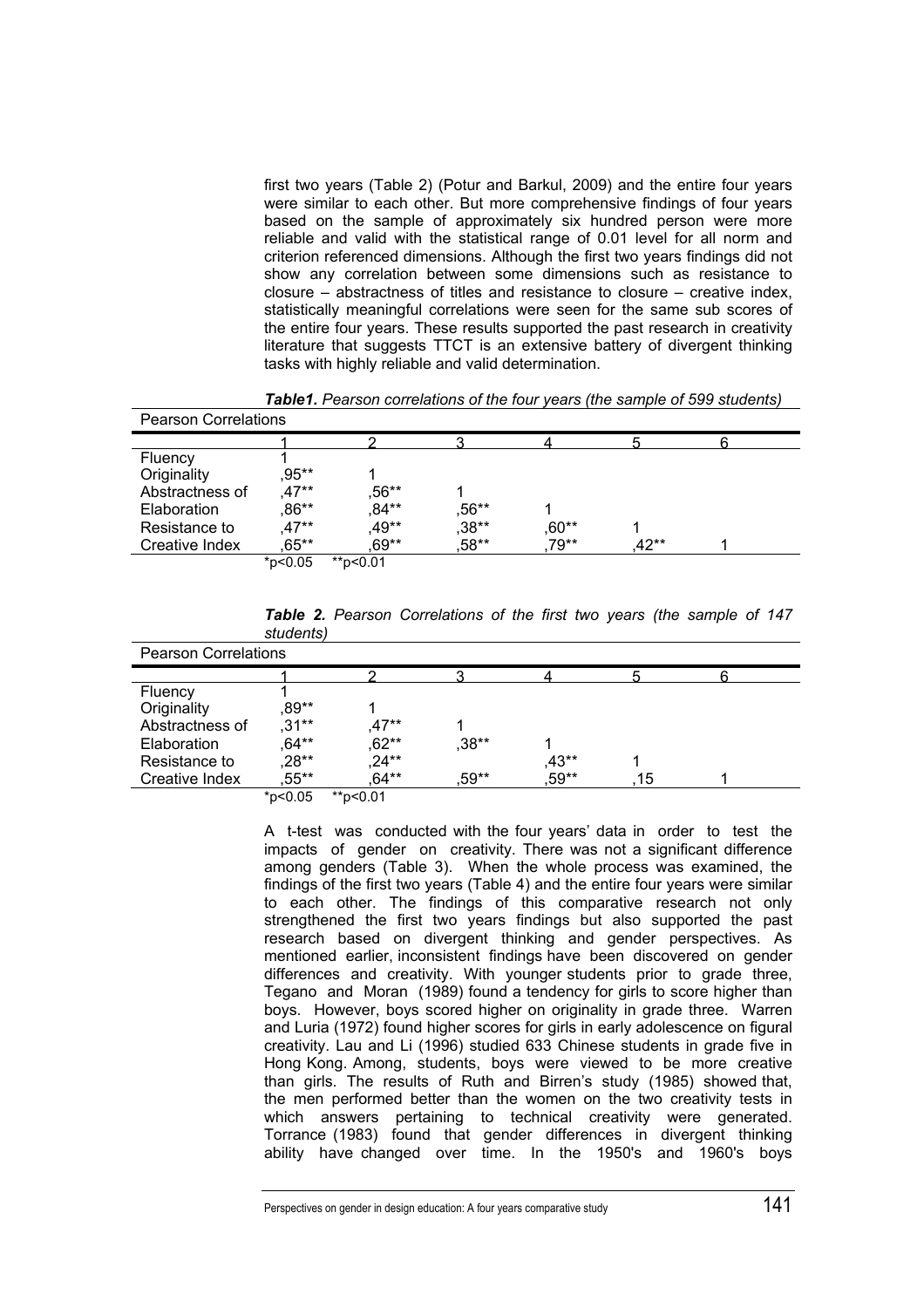outperformed girls on measures of originality, whereas girls surpassed boys on elaboration and most measures of verbal creativity. Additionally, Bruce (1974) report that the gender gap in differences in creativity began to diminish in the 1960's and 1970's. Two studies have compared the associative thinking abilities of male and female subjects using the Remote Associates Test. In a study of adults, there was no significant difference, but in a study of adolescents, girls outscored boys. Reese *et al.* (2001) found that, gender is not an important moderator of the effect of age on divergent thinking. When the results of different studies are evaluated as a whole, it can be said that, gender is evidently not an important determinant of divergent thinking.

*Table 3. Four years' t test for equality of means (the sample of 599 students)*  t-tests for Equality of Means

|                               |       | df  | Sig (2-tailed) | <b>Difference</b> |
|-------------------------------|-------|-----|----------------|-------------------|
| Fluency                       | 0.043 | 599 | 0,966          | 0.05              |
| Originality                   | 0,266 | 599 | 0,791          | 0,25              |
| <b>Abstractness of Titles</b> | 0,344 | 599 | 0,731          | 0,12              |
| Elaboration                   | 0.544 | 599 | 0,586          | 0,25              |
| Resistance to Closure         | 0,520 | 599 | 0,603          | 0,10              |
| Creative Index                | 0.211 | 599 | 0,833          | 0,16              |

| Table 4. First two years' t test for equality of means (the sample of 147 |  |  |  |  |  |
|---------------------------------------------------------------------------|--|--|--|--|--|
| students)                                                                 |  |  |  |  |  |

|  |  | t-tests for Equality of Means |
|--|--|-------------------------------|
|--|--|-------------------------------|

|                               |       | df  | Sig (2-tailed) | <b>Difference</b> |
|-------------------------------|-------|-----|----------------|-------------------|
| Fluency                       | 1,273 | 147 | 0,205          | 2,23              |
| Originality                   | 1,354 | 147 | 0,178          | 2,35              |
| <b>Abstractness of Titles</b> | 1.875 | 147 | 0,063          | 1,66              |
| Elaboration                   | 1,799 | 147 | 0,074          | 0,90              |
| <b>Resistance to Closure</b>  | 1,599 | 147 | 0,112          | 0,67              |
| Creative Index                | 1,973 | 147 | 0,055          | 1,57              |

# **4. Conclusion and future directions**

Findings of this four years comparative study are consistent with the results of the first two years data and most of the previous research (as mentioned in the discussion part). Supporting the psychometric approaches and Baer's extensive review of the literature including more than 80 studies comparing divergent thinking scores of males and females, the findings of this experimental research (with the four years' sample of 599 undergraduates from different level of architectural education) showed that there is not a statistically significant difference between two gender groups according to divergent thinking measures. Results of this study supported most of the others that suggests "gender is evidently not an important determinant of divergent thinking".

Despite all of these scientific proofs, the general tendency tends to undermine the confidence of women in their ability to compete in certain creative fields. As supported by the literature review and experimental study sampling approximately 600 undergraduates there are no gender differences in general intelligence, creativity and divergent thinking. Despite this reality, what can be the reason of the existence of the few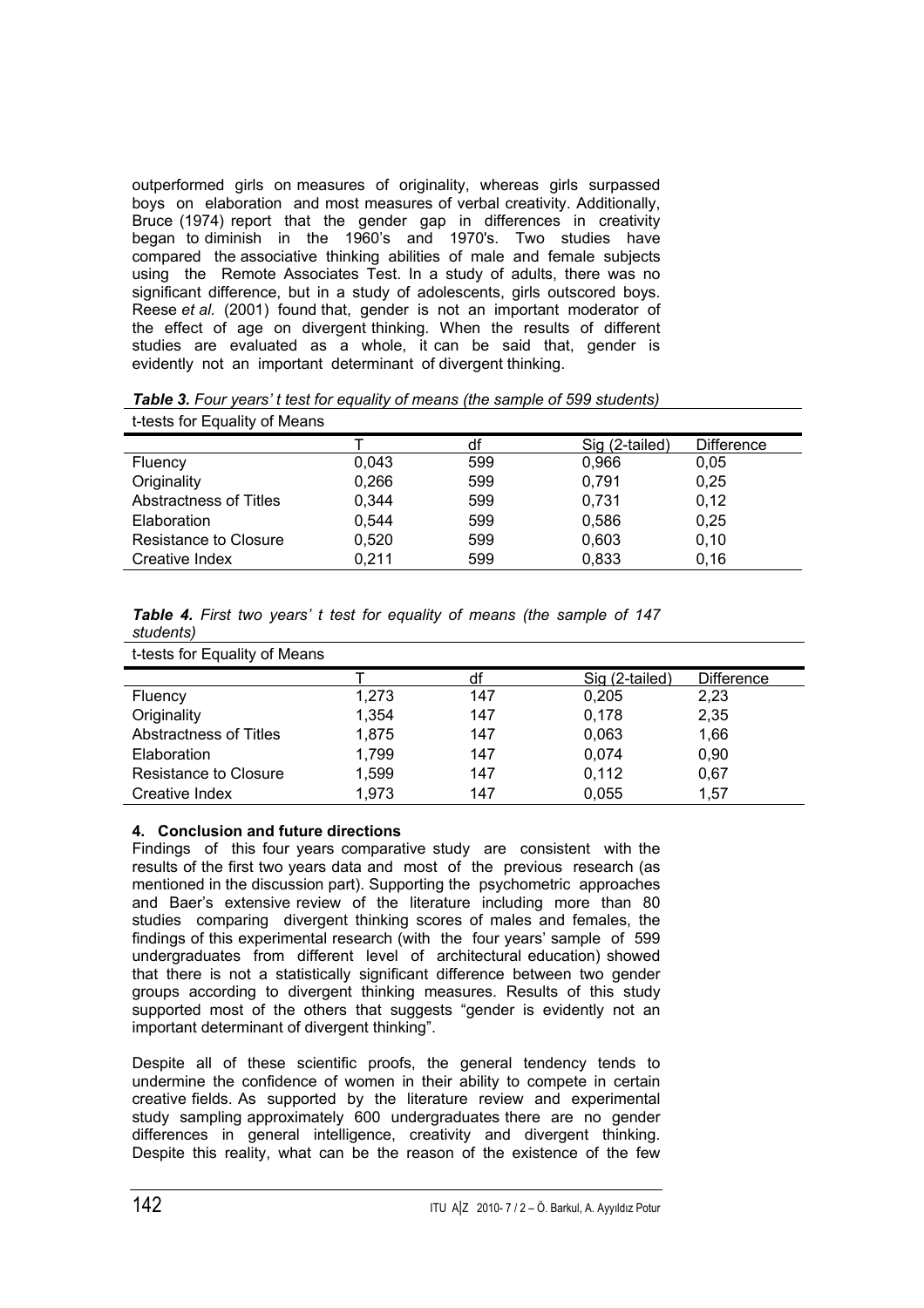female role models in creative fields and design related disciplines should be explored. The reason of the women's under-representation in these competitive areas may be explained with cultural values, stereotypes and socialization processes. If differences do exist between men and women regarding creativity and related dimensions (quantity of creative work, creative process and creative styles), perhaps these differences are not solely the result of biological factors but sociological factors, including familial and societal expectations regarding creativity and gender role socialization. Feminine and masculine behaviours and attitudes seem to follow cultural patterns. Traditional gender roles may have placed enormous obstacles in the way of women's entry into the creative fields of profession related to design, science and technology. Internal and external blocks to creativity in women should be discussed for the benefits of different kinds of education. Especially additional studies are necessary to investigate what are the other reasons of women's underrepresentation in the application side of design related disciplines and creative fields across all levels. Research is needed to better understand creativity in the absence of women in studies of eminence. In order to have an opportunity to encourage female students to consider respectable careers in creative fields and design related disciplines, how creativity can be better developed, enhanced, or increased in a diverse population of girls and women should be explored. Understanding of creativity in women requires attention to the social world, to individual differences in motivation and changes in society. The study of gender differences in creative thinking in general needs all of these social directions of attention. More research in this direction might help unveil the mystery of gender differences in creativity for design related disciplines.

# **References**

- Ai, X. (1999). "*Creativity and academic achievement: An investigation of gender differences*", **Creativity Research Journal**, 12:329-337.
- Anderson, M. (2004). *Sex differences in general intelligence*. In R.L. Gregory (Ed) **The Oxford Companion to the Mind**. Oxford, UK: Oxford University Press.
- Baer, J. (1999). *Gender differences*. In M. A. Runco & S. Pritzker (Eds.). **Encyclopedia of creativity**. San Diego: Academic Press.
- Baer, J., Kaufman, J.C. (2008), "*Gender differences in creativity*", **Journal of Creative Behavior**, 42:75-105.
- Bruce, P. (1974). "*Reactions of preadolescent girls to science tasks*", **Journal of Psychology**, 86(2):303-308.
- Chan, D.W., Cheung, P.C., Lau, S., Wu, W.Y., Kwong, J.M., Li, W.L. (2001). "*Assessing ideational fluency in primary students in Hong Kong*", **Creativity Research Journal**, 13:359-365.
- Clegg, S., Mayfield, W. (1999). "*Gendered by design: How women's place in design is stil defined by gender*", **Design Issues**, 15(3):3-16.
- Clegg, S., Mayfield, W., Trayhurn, D. (1999). "*Disciplinary discourses: A case study of gender in information technology and design courses*", **Gender and Education**, 11(1):43-55.
- Cubukcu, E., Eksioglu, G. (2009). "*Creativity, three dimensional visualization ability and success in pre-university and design education*", **International Journal of Architectural Research**, 3(3): 6-20.
- Dym, C.L., Agogino, A.M., Eris, O., Frey D.D., Leifer, L.J. (2005). "*Engineering design thinking, teaching, and learning*", **Journal on Engineering Education**, 94(1):103-120.

Perspectives on gender in design education: A four years comparative study **143**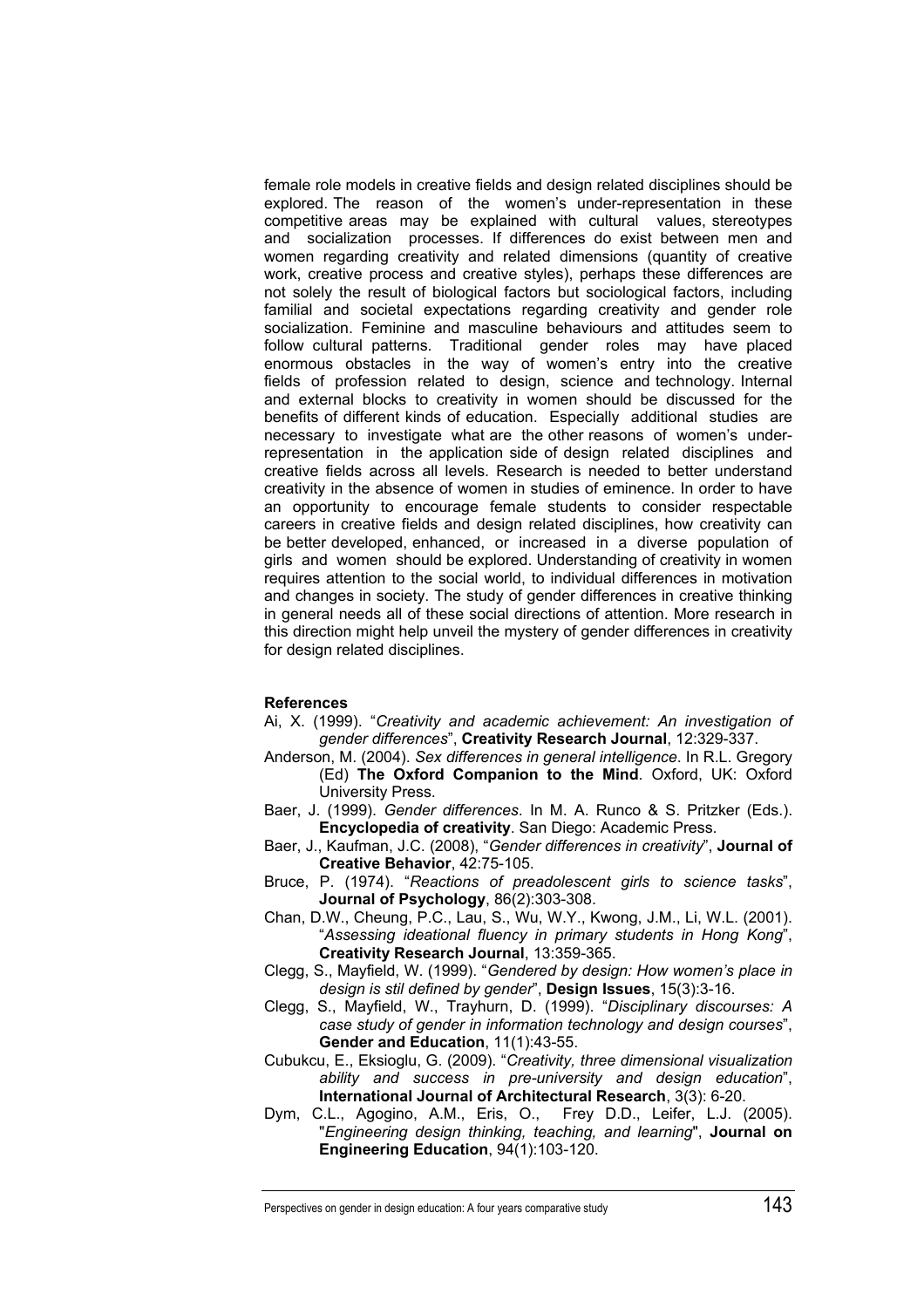- Eisler, R., Montuori, A. (2007). "*Creativity, society, and the hidden subtext of gender: Toward a new contextualized approach*", **World Futures**, 63:479-499.
- Galdas P.M., Johnson J.L., Percy M.E., Ratner P.R. (2010). "*Help seeking for cardiac symptoms: Beyond the masculine-feminine binary*", **Social Science & Medicine**, 71(1):18-24.
- Garrett, S. (1992), **Gender**. London : Routledge.
- Guilford, J.P. (1967). **The nature of intelligence**, Mc Graw Hill Book Co., New York.
- Haier, R.J., Jung, R.E., Yeo, R.A., Head, K., Alkire, M.T. (2004). "*Structural brain variation and general intelligence*", **Neuroimage,** 23(1):425- 433.
- Helson, R. (1990). *Creativity in women: Inner and outer views over time*. In M. Runco, R. Albert (Eds), **Theories of creativity**, Newbury Park: Sage.
- Hong, E., Milgram, R.M. (2010). "*Creative thinking ability: Domain generality and specificity*", **Creativity Research Journal**, 22(3):272-287.
- Kaufman, J.C., Baer, J., Agars, M.D., Loomis, D. (2010). "*Creativity stereotypes and the consensual assessment technique*", **Creativity Research Journal**, 22: 200-205.
- Keller, C.J., Lavish, L.A., Brown, C. (2007). "*Creative Styles and Gender Roles in Undergraduates Students*", **Creativity Research Journal**, 19(2):273-280.
- Kimura, D. (1992). "*Sex differences in the brain*", **Scientific American**, 267:119-125.
- Lau, S., Li, W.L. (1996). "*Peer status and perceived creativity: Are popular children viewed by peers and teachers as creative*", **Creativity Research Journal**, 9(4):347-352.
- Lynn, R., Irwing, P. (2004). "*Sex differences on the progressive matrices: A meta-analysis*", **Intelligence**, 32(5):481-498.
- Malaga, R. (2000). "*The effect of stimulus modes and associative distance in individual creativity support systems*", **Decision Support Systems**, 29:125-141.
- Matud, P., Rodriguez, C., Grande, J. (2007). "*Gender differences in creative thinking*", **Personality and Individual Differences**, 43:1137-1147.
- Potur A.A., Barkul O. (2009). "*Gender and creative thinking in education: A theoretical and experimental overview*", **A|Z ITU Journal of the Faculty of Architecture**, 6(2):44-57.
- Reese, H., Lee L., Cohen S., Puckett J.M. (2001). "*Effects of intellectual variables, age, and gender on divergent thinking in adulthood*", **International Journal of Behavioral Development**, 25(6):491-500.
- Reiss, S. M. (2002). "*Toward a theory of creativity in diverse creative women*", **Creativity Research Journal**, 14: 305-316.
- Russ, S.W. (2002). *Gender differences in primary process thinking and creativity*. In R. F. Bornstein & J. M. Masling (Eds.), **The psychodynamics of gender and gender role. Empirical studies in psychoanalytic theories**. Washington, DC: American Psychological Association.
- Ruth, J.E., Birren, J.E. (1985). "*Creativity in adulthood and old age: Relations to intelligence, sex, and mode of testing*", **International Journal of Behavioral Development**, 8:99-109.
- Sterling, A. F. (1992). **Myths of Gender: Biological Theories about Men and Women**, New York: Basic Books.